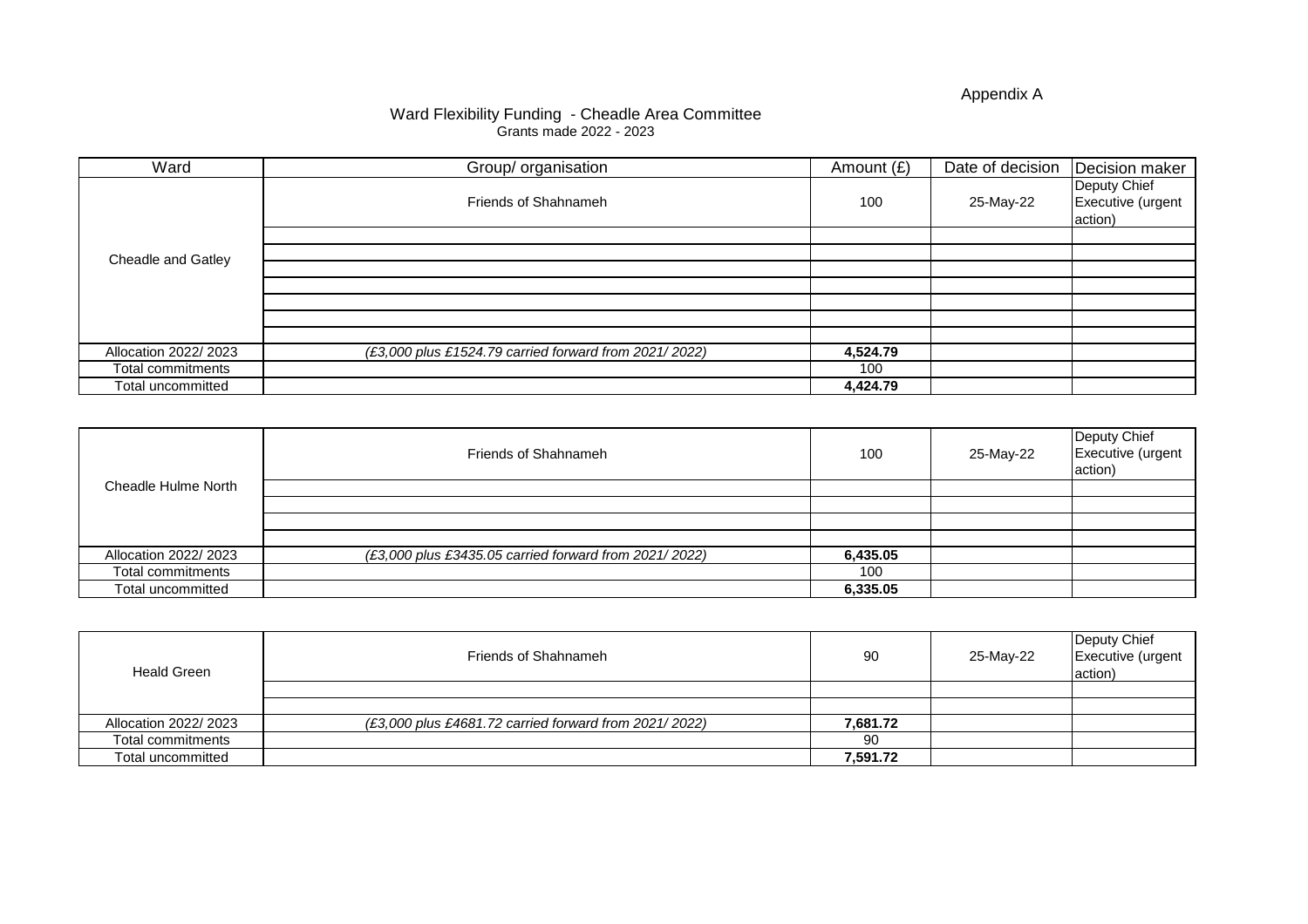Resume Progress Report - Cheadle Area Committee

Appendix B

| potential Traffic Regulation Order proposals.                                                                                             |
|-------------------------------------------------------------------------------------------------------------------------------------------|
| he scheme, and the outcome of the request for a resident permit scheme on Vaudrey                                                         |
|                                                                                                                                           |
|                                                                                                                                           |
|                                                                                                                                           |
|                                                                                                                                           |
| the right. Difficult to see traffic coming from the Adswood Road Bridge side                                                              |
|                                                                                                                                           |
|                                                                                                                                           |
| ve Neighbourhoods scheme                                                                                                                  |
|                                                                                                                                           |
| edgehogs                                                                                                                                  |
|                                                                                                                                           |
| junction of St. Davids/Lavington and Brookhead/Anglesey<br>ams have not reported any issues with access, however there are still concerns |
| oad. To be investigated upon completion of other outstanding schemes.                                                                     |
|                                                                                                                                           |
|                                                                                                                                           |
|                                                                                                                                           |
|                                                                                                                                           |
|                                                                                                                                           |
|                                                                                                                                           |
| et around                                                                                                                                 |
|                                                                                                                                           |

| <b>Scheme</b>                                                             | Comments                                                                                                                                                                                                                                                                                                                                                                                                                         |  |  |  |
|---------------------------------------------------------------------------|----------------------------------------------------------------------------------------------------------------------------------------------------------------------------------------------------------------------------------------------------------------------------------------------------------------------------------------------------------------------------------------------------------------------------------|--|--|--|
| St. Ann's Road North, Heald Green                                         | Pedestrian railings from St. Ann's Road North to Gleneagles Road<br>New policy to be determined.                                                                                                                                                                                                                                                                                                                                 |  |  |  |
| Frances Street/Stockport Road,<br>Cheadle                                 | Investigation works to look at improving the exiting of vehicles<br>Legal Advertising Stage.                                                                                                                                                                                                                                                                                                                                     |  |  |  |
| Queens Road, Kings Road and                                               | Parking problems on a number of roads at school pick up time related to Oak Tree Primary School                                                                                                                                                                                                                                                                                                                                  |  |  |  |
| <b>Moseley Road</b>                                                       | To be looked at as a wider scheme including Linden Road. Plan and consultation letter to be drafted detailing potential Traffic Regulation Order proposals.                                                                                                                                                                                                                                                                      |  |  |  |
| Buckingham Road, Cheadle Hulme                                            | Limited stay parking requested on behalf of Village Pharmacy<br>Consultation completed. Scheme on hold pending confirmation on whether there will be sufficient funding for the scheme, and the outcome of the request for a resident permit scheme on Vaudrey<br>Drive.                                                                                                                                                         |  |  |  |
| Fernlea/Brown Lane Junction, Heald<br><b>S</b> reen                       | Parking issues around junction<br>Legal Advertising Stage.                                                                                                                                                                                                                                                                                                                                                                       |  |  |  |
| Ladybridge Road, Cheadle Hulme                                            | Parking issues on Ladybridge Road between the junctions with Lorna Road and Croft Road<br>Waiting on sealed order.                                                                                                                                                                                                                                                                                                               |  |  |  |
| Cranleigh Drive, Councillor Lane and                                      | In agreement with spokespersons, a file will be opened for TROs at this junction                                                                                                                                                                                                                                                                                                                                                 |  |  |  |
| Dryden Avenue                                                             | Lining work completed.                                                                                                                                                                                                                                                                                                                                                                                                           |  |  |  |
| Ladybarn Development, Ladybridge                                          | Junction protection required as vehicles parking on the footpath causing visibility issues                                                                                                                                                                                                                                                                                                                                       |  |  |  |
| Road, Cheadle Hulme                                                       | Site investigations completed.                                                                                                                                                                                                                                                                                                                                                                                                   |  |  |  |
| Willow Close junction with Adswood<br>Road                                | Junction protection required as vehicles parking on footpath/carriageway causing visibility issues to the right. Difficult to see traffic coming from the Adswood Road Bridge side<br>New scheme request.                                                                                                                                                                                                                        |  |  |  |
| Byron Drive, Cheadle Hulme                                                | Request for double yellow lines around the junction due to inconsiderate parking<br>New scheme request.                                                                                                                                                                                                                                                                                                                          |  |  |  |
| St. Davids/Lavington &                                                    | Double yellow lines at the junction. New complaint received damage to a wall                                                                                                                                                                                                                                                                                                                                                     |  |  |  |
| Brookhead/Lavington                                                       | New scheme request.                                                                                                                                                                                                                                                                                                                                                                                                              |  |  |  |
| Stonepail                                                                 | Initially looking to install a cycle gateway on Stonepail. Potential to do something here under the Active Neighbourhoods scheme<br>Consultation completed. Further investigations required.                                                                                                                                                                                                                                     |  |  |  |
| Regent Close/Ladybridge Road                                              | Concerns raised on visibility when exiting Regent Close onto Ladybridge Road<br>Report required.                                                                                                                                                                                                                                                                                                                                 |  |  |  |
|                                                                           | Shakespeare Drive and St. Marys Drive Residents has requested official hedgehog signage as both she and a friend are feeding a family of hedgehogs<br>New scheme request.                                                                                                                                                                                                                                                        |  |  |  |
| East Avenue/ Finney Lane, Heald                                           | Junction protection requested – cars parking on the pavement                                                                                                                                                                                                                                                                                                                                                                     |  |  |  |
| Green                                                                     | To be investigated on completion of other schemes.                                                                                                                                                                                                                                                                                                                                                                               |  |  |  |
| Boundary Road, Cheadle                                                    | Problem of vehicles parking on the sharp bend near Bangor Road. Problem of vehicles parking at the junction of St. Davids/Lavington and Brookhead/Anglesey<br>Consultation for double yellow lines in May 2019 resulted in adverse feedback from residents. The Refuse Teams have not reported any issues with access, however there are still concerns<br>about parking on the bend. To be considered as part of wider schemes. |  |  |  |
| <b>Finney Lane/ Freshfield</b>                                            | Proposal to amend the existing single yellow lines to double yellow lines up to Formby Drive<br>Confirmation awaited as to whether measures can be funded as part of the A6 to Manchester Airport Relief Road. To be investigated upon completion of other outstanding schemes.                                                                                                                                                  |  |  |  |
| Bladen Close, Cheadle Hulme                                               | Pedestrian dropped crossing near to no. 12, request from a resident with a mobility scooter<br>New scheme request.                                                                                                                                                                                                                                                                                                               |  |  |  |
| Donnington Avenue, Cheadle Hulme                                          | Parking and speeding concerns at the beginning of the road at school times 08:20-09:00<br>New scheme request.                                                                                                                                                                                                                                                                                                                    |  |  |  |
| Conniston Road, Gatley                                                    | <b>Extend Double Yellow Lines by 5m</b><br>April 2022: Results of public consultation discussed with Ward Spokes. Report scheduled June 2022.                                                                                                                                                                                                                                                                                    |  |  |  |
| Demmings Road, Cheadle Hulme                                              | <b>Speeding concerns</b><br>ATC ordered. Installation due 18th April after Easter Holidays and school return.                                                                                                                                                                                                                                                                                                                    |  |  |  |
| Brooklyn Road, Cheadle                                                    | Parking concerns, parking taking place on both sides and on existing SYL<br>New scheme request.                                                                                                                                                                                                                                                                                                                                  |  |  |  |
| Rose Vale/Brown Lane, Heald Green                                         | <b>Parking concerns at junction</b><br>New scheme request.                                                                                                                                                                                                                                                                                                                                                                       |  |  |  |
| Bruntwood Park path (near Henley<br>Avenue)                               | Investigation into motorists blocking access to the bruntwood park path, preventing pedestrians to get around                                                                                                                                                                                                                                                                                                                    |  |  |  |
| New Hey Road, Newboult Road,<br><b>Bulkeley Road &amp; Frances Street</b> | Request for a residents parking scheme<br>Refer to report.                                                                                                                                                                                                                                                                                                                                                                       |  |  |  |
|                                                                           |                                                                                                                                                                                                                                                                                                                                                                                                                                  |  |  |  |